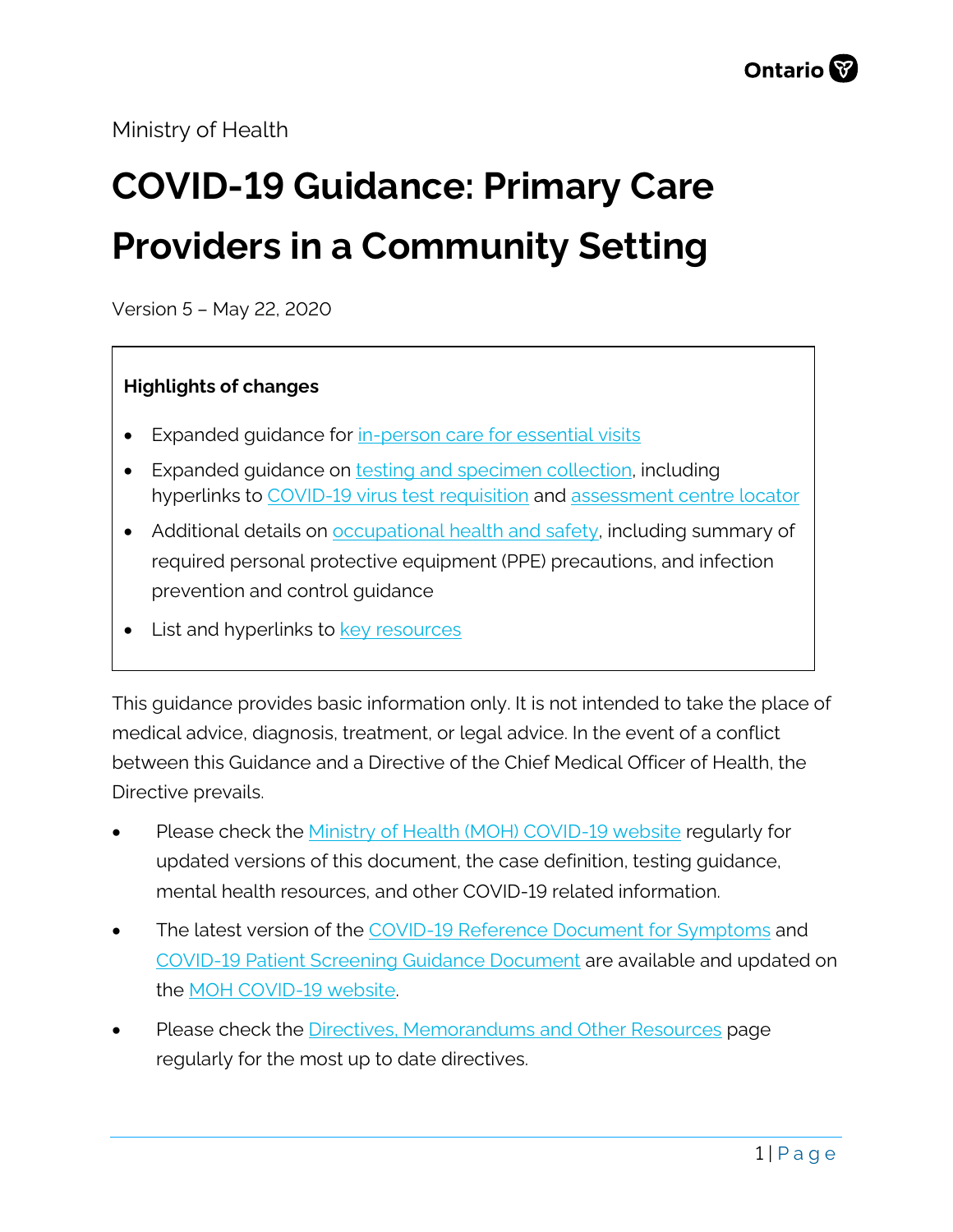# **General**

### **Virtual Care**

- **1.** All primary care providers are encouraged to continue to implement a system for virtual and/or telephone consultations as a preferred option, when and where possible.
- **2.** When possible, primary care providers should conduct a consultation over the phone, video or secure messaging to determine if a virtual/telephone consultation will suffice or if an in-person appointment is necessary and essential. The purpose of this is to support physical distancing and minimize contact of persons who may have COVID-19 with health care settings.
- **3.** All primary care providers should continue to be available for medication renewals (office coverage, phone/fax, communication with local pharmacies, etc.), including for those patients on controlled substance regimes or opioid agonists who will need their measured renewals by their main prescriber (in most cases their family doctor) and should not be forced to seek controlled substance renewal elsewhere.

#### <span id="page-1-0"></span>**In-Person Care for Essential Visits**

- **4.** Certain patients or acute conditions will require in-person visits. This includes vaccine administration for infants and children. Some helpful 'In-Person Considerations' related to in-person visits are available under the Ontario College of Family Physicians (OCFP)'s [COVID-19 Tips for Family Doctors.](https://www.ontariofamilyphysicians.ca/tools-resources/timely-trending/novel-coronavirus-2019-ncov/novel-coronavirus%3A-tips-for-family-doctors) Primary care providers should exercise clinical judgement to determine whether an in-person visit is necessary.
- **5.** Primary care providers should consider providing some care virtually even if an in-person visit is needed in order to minimize the in-person time required (i.e., an essential prenatal visit could be divided into a virtual discussion of testing/screening options with a brief in person physical assessment).
- **6.** Primary care providers should ensure that there is enough space to follow physical distancing guidelines of maintaining at least 2 meters from other people. This includes the following: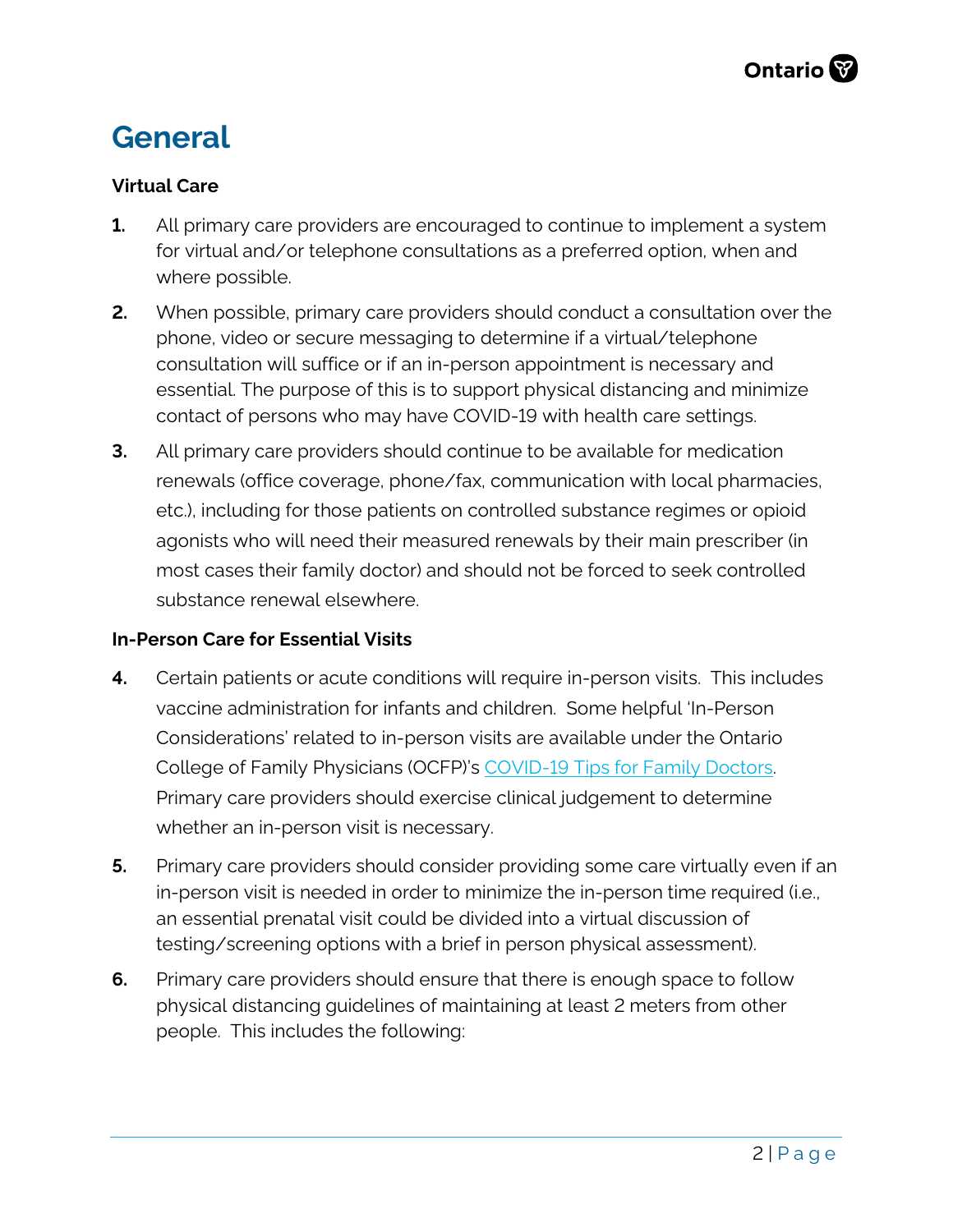- Minimize the need for patients to wait in the waiting room (e.g. spreading out appointments, having each patient stay outside the clinic until the examination room is ready for them and then call in, by phone preferably).
- Space out chairs in the waiting room to allow for physical distancing
- Ensure that patients do not leave their masks in waiting areas.
- Consider ways to minimize traffic flow for common spaces (e.g. physical markings in hallways, limiting the number of people in an elevator, etc.)
- Reduce the number of examination rooms being used.
- Minimize staff in the office/clinic. Consider what tasks can be done from home or outside of regular hours to minimize staff interactions with each other and patients.
- Minimize the number of individuals in the office/clinic at one time. For example, limit the number of non-essential individuals that may accompany a patient for their appointment (excluding minors and support persons).

# **Screening**

- **7.** Primary care providers should post information on their clinic website or send an email to all patients advising them to call prior to coming to the office/clinic where applicable.
- **8.** If an in-person visit is necessary and feasible, the primary care setting should undertake active and passive screening as defined below.
- **9.** If an in-person visit is offered, patients should be advised to wear their own mask (cloth or other) to the office/clinic if they have one available to them.

### **Active Screening**

- Patients should be screened over the phone for symptoms of COVID-19 before scheduling appointments.
- Where patients present in-person without phone screening, staff should screen patients (and those accompanying them, if applicable) upon entry to assess for symptoms and exposure history.
- Staff conducting screening on site should ideally be behind a barrier to protect from droplet and contact spread. A plexiglass barrier can protect reception staff from sneezing/coughing patients. If a plexiglass barrier is not available,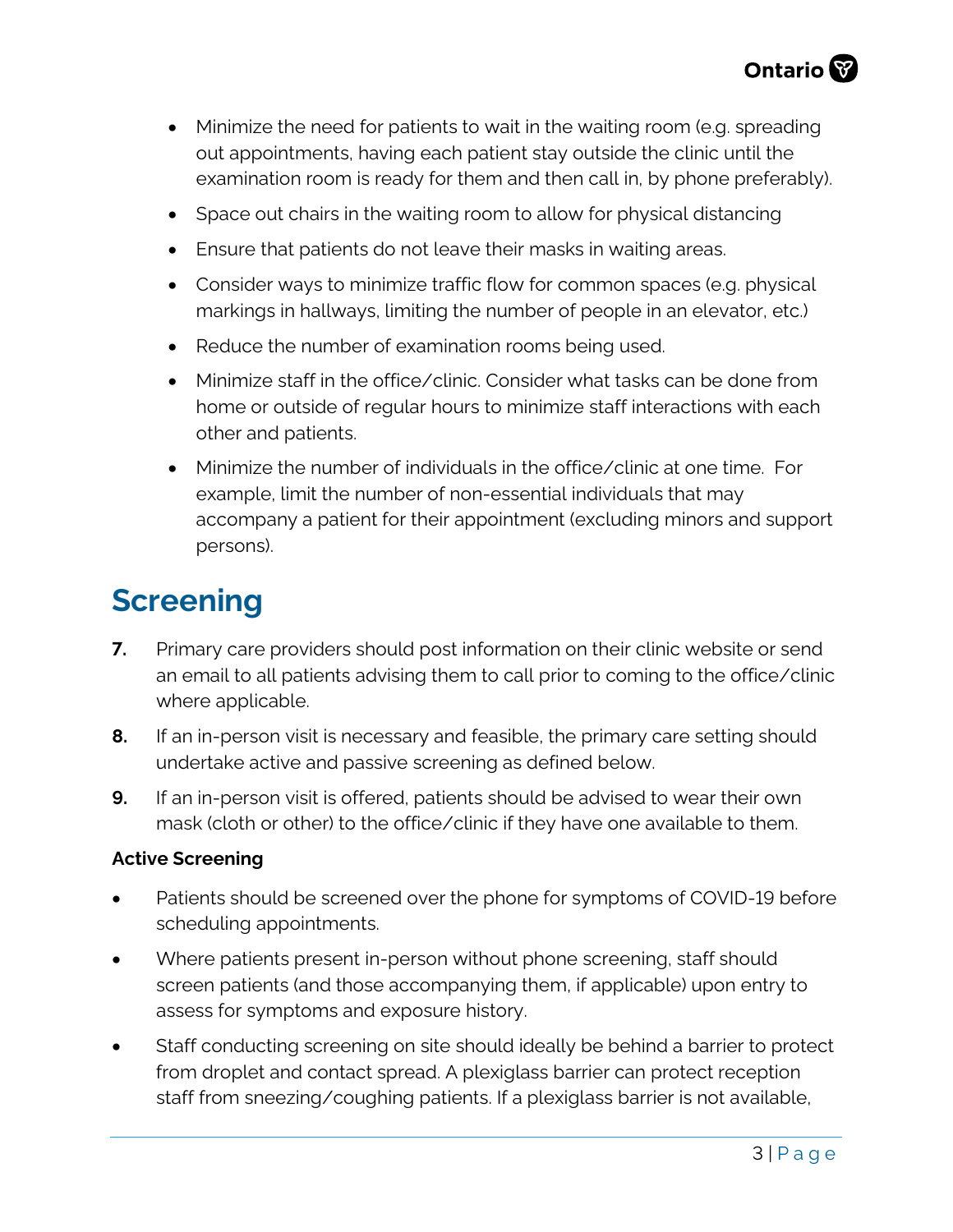staff should maintain a 2-metre distance from the patient. If the office is unable to provide this physical barrier for those screening, the health care worker (HCW) doing the screening should use Droplet and Contact precautions. This includes the following PPE – gloves, isolation gown, a surgical/procedure mask, and eye protection (goggles or face shield).

- The latest [COVID-19 Patient Screening Guidance Document](http://www.health.gov.on.ca/en/pro/programs/publichealth/coronavirus/docs/2019_patient_screening_guidance.pdf) on the [MOH](http://www.health.gov.on.ca/en/pro/programs/publichealth/coronavirus/2019_guidance.aspx) [COVID-19 website](http://www.health.gov.on.ca/en/pro/programs/publichealth/coronavirus/2019_guidance.aspx) should be used and may be adapted as needed and appropriate for screening purposes. Note that the case definition is primarily for public health surveillance.
- For reference, a full list of common COVID-19 symptoms is available in the [COVID-19 Reference Document for Symptoms](http://www.health.gov.on.ca/en/pro/programs/publichealth/coronavirus/docs/2019_reference_doc_symptoms.pdf) on the [MOH COVID-19 website.](http://www.health.gov.on.ca/en/pro/programs/publichealth/coronavirus/2019_guidance.aspx) Atypical symptoms and signs of COVID-19 are also available on this document and should be considered, particularly in children, older persons, and people living with a developmental disability.

#### **Passive Screening**

- Signage should be posted at the entrance to the office/clinic and at reception areas requesting patients with symptoms to put on a surgical/procedure mask (if available and if tolerated), perform hand hygiene and then to report to reception to self-identify. Sample signage is available on the [MOH COVID-19](http://www.health.gov.on.ca/en/pro/programs/publichealth/coronavirus/2019_guidance.aspx) [website](http://www.health.gov.on.ca/en/pro/programs/publichealth/coronavirus/2019_guidance.aspx) (scroll to the bottom of the page). If the office/clinic is in a shared building, signage should also be posted at the entrance to the building.
- Where possible, primary care providers should have signage outside the office/clinic asking patients to call the clinic before entering to allow for appropriate screening and direction.

# **Positive Screening: What to do**

#### **Positive screening over the phone**

**10.** A patient who screens positive for symptoms of COVID-19 over the phone should be offered a telephone consultation with a primary care provider ideally on the same day. Patients with severe symptoms should be directed to the emergency department. Otherwise, patients should be instructed to [self](https://www.publichealthontario.ca/-/media/documents/ncov/factsheet-covid-19-how-to-self-isolate.pdf?la=en)[isolate](https://www.publichealthontario.ca/-/media/documents/ncov/factsheet-covid-19-how-to-self-isolate.pdf?la=en) until further discussion with their primary care provider. This discussion should include a thorough history-taking and assessment of symptoms and managing them, even if COVID-19 testing is being considered as part of the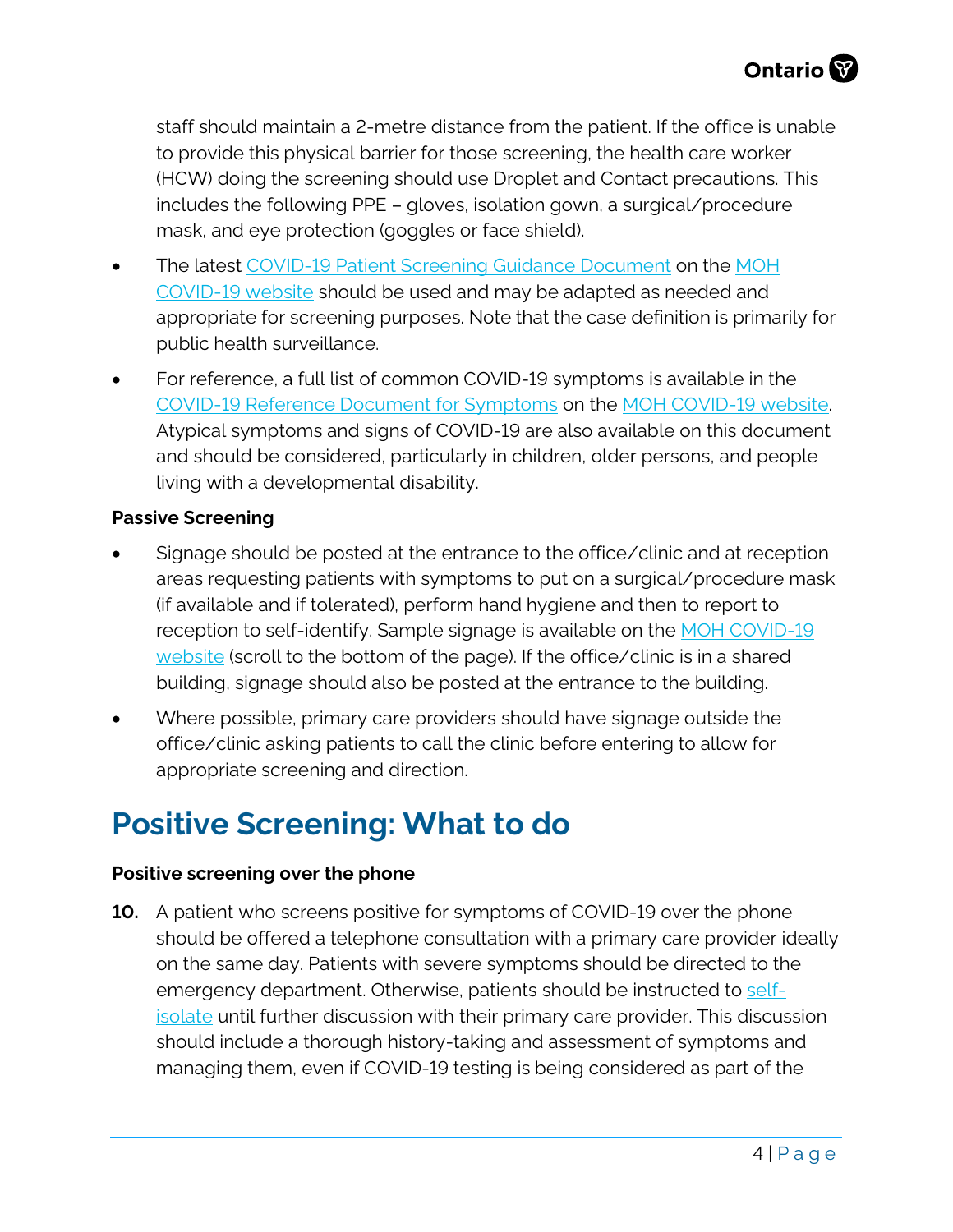diagnostic plan. COVID-19 testing should be offered to all patients with compatible symptoms where possible.

- **11.** Based on the telephone consultation:
	- If testing is needed, refer the patient to a local testing location or emergency department as appropriate for where testing is offered in your community.
		- a. Primary care providers should be familiar with local testing locations (e.g., emergency departments, drive-thru testing centres, and/or [assessment centres\)](https://cep.health/insights/covid-19/) and their specific protocols. Assessment centres should accept all symptomatic patients referred for testing by a primary care provider.
		- b. Patients should be instructed to [self-isolate](https://www.publichealthontario.ca/-/media/documents/ncov/factsheet-covid-19-how-to-self-isolate.pdf?la=en) immediately and until test results are received and further instructions are provided by the primary care provider.
	- If resources limit the ability to test, patients should advised to self-isolate for 14 days following symptom onset. Patients can be advised to discontinue isolation at 14 days after symptom onset, provided that the individual is afebrile and symptoms are improving. Absence of cough is not required for those known to have chronic cough or who are experiencing reactive airways post-infection.

#### **Positive screening in the office/clinic**

- **12.** Patients who screen positive should be given a surgical/procedure mask and be advised to perform hand hygiene. Ensure patients do not leave their masks in waiting areas. As soon as the reception staff is aware that a patient screens positive, the patient should be immediately placed in a room with the door closed (do not cohort with other patients), where possible, to avoid contact with other patients in common areas of the office/clinic (e.g., waiting rooms). If it is not possible to move a patient from the waiting room to an available exam room, the patient can be instructed to return outside (e.g. vehicle or parking lot, if available and appropriate) and informed that they will be texted or called when a room becomes available.
- **13.** Patients should be provided with hand sanitizer (if available), access to tissue and a hands-free waste receptacle for their used tissues and used masks. All patients should be instructed to cover their nose and mouth with a tissue when coughing and sneezing, dispose of the tissue in the receptacle and to use the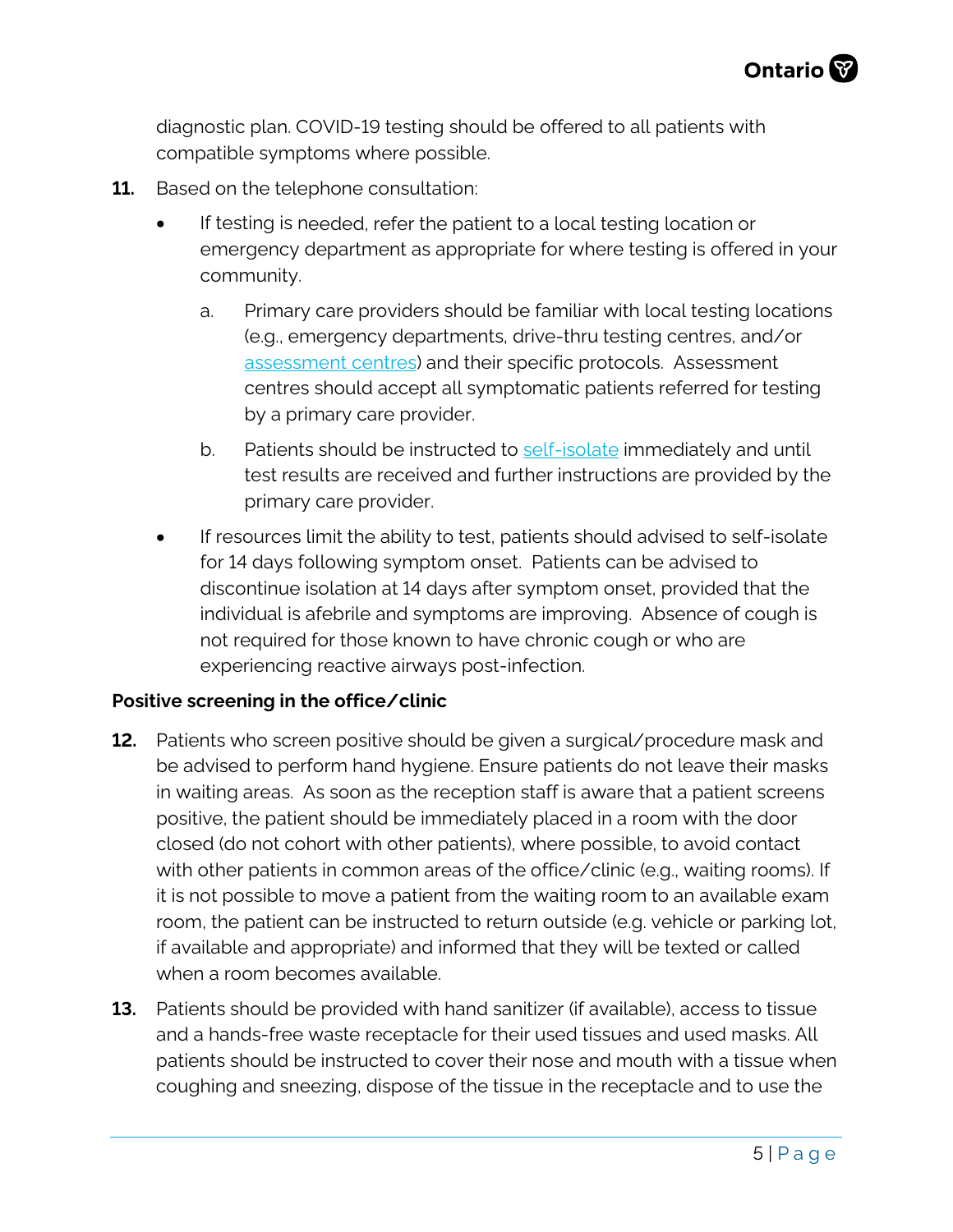hand sanitizer right afterwards. Patients may also be instructed to take their surgical/procedure mask home with them with instructions for doffing masks. A sample patient handout on wearing and disposing of masks is available on the OCFP's [Clinical Care - Office Readiness](https://www.ontariofamilyphysicians.ca/tools-resources/covid-19-resources/care-delivery-practice-management) page.

- <span id="page-5-0"></span>**14.** Primary care providers may offer clinical assessment and examination to patients who screen positive **only if** they are able to follow Droplet and Contact precautions and are knowledgeable on how to properly don and doff PPE. This includes the following PPE: gloves, isolation gown, a surgical/procedure mask, and eye protection (goggles or face shield).
- **15.** If primary care providers are not able to follow Droplet and Contact precautions and/or are not knowledgeable on how to properly don and doff PPE, they should divert the care of the patient as appropriate. This includes: to the emergency department, for testing and patient care, if the reason for the medical visit is urgent; or to an assessment centre, for testing, if the medical reason for the medical visit can be deferred.

# **Testing for COVID-19**

### **Testing Guidance**

- **16.** Testing should be offered to all patients with compatible symptoms where possible. The exception being runny nose or nasal congestion related to an underlying condition such as seasonal allergies or post-nasal drip. Primary care providers should reference the [COVID-19 Provincial Testing Guidance](http://www.health.gov.on.ca/en/pro/programs/publichealth/coronavirus/docs/2019_covid_testing_guidance.pdf) [Update](http://www.health.gov.on.ca/en/pro/programs/publichealth/coronavirus/docs/2019_covid_testing_guidance.pdf) for guidance on assessing and managing patients considered to be at higher risk.
- **17.** Primary care providers should be familiar with local testing locations (e.g., emergency departments, drive-thru testing centres, and/or [assessment](https://cep.health/insights/covid-19/) [centres\)](https://cep.health/insights/covid-19/) and their specific protocols. Assessment centres should accept all symptomatic patients referred for testing by a primary care provider. Testing options are outlined below.
	- **Referral to the nearest emergency department or testing location:** Primary care providers should follow their local testing location's protocol about referrals for testing; or
	- **Testing in the primary care office/clinic:** Can be performed **only if** the primary care provider is able to follow Droplet and Contact precautions as outlined above, has the appropriate tools and knowledge of how to test,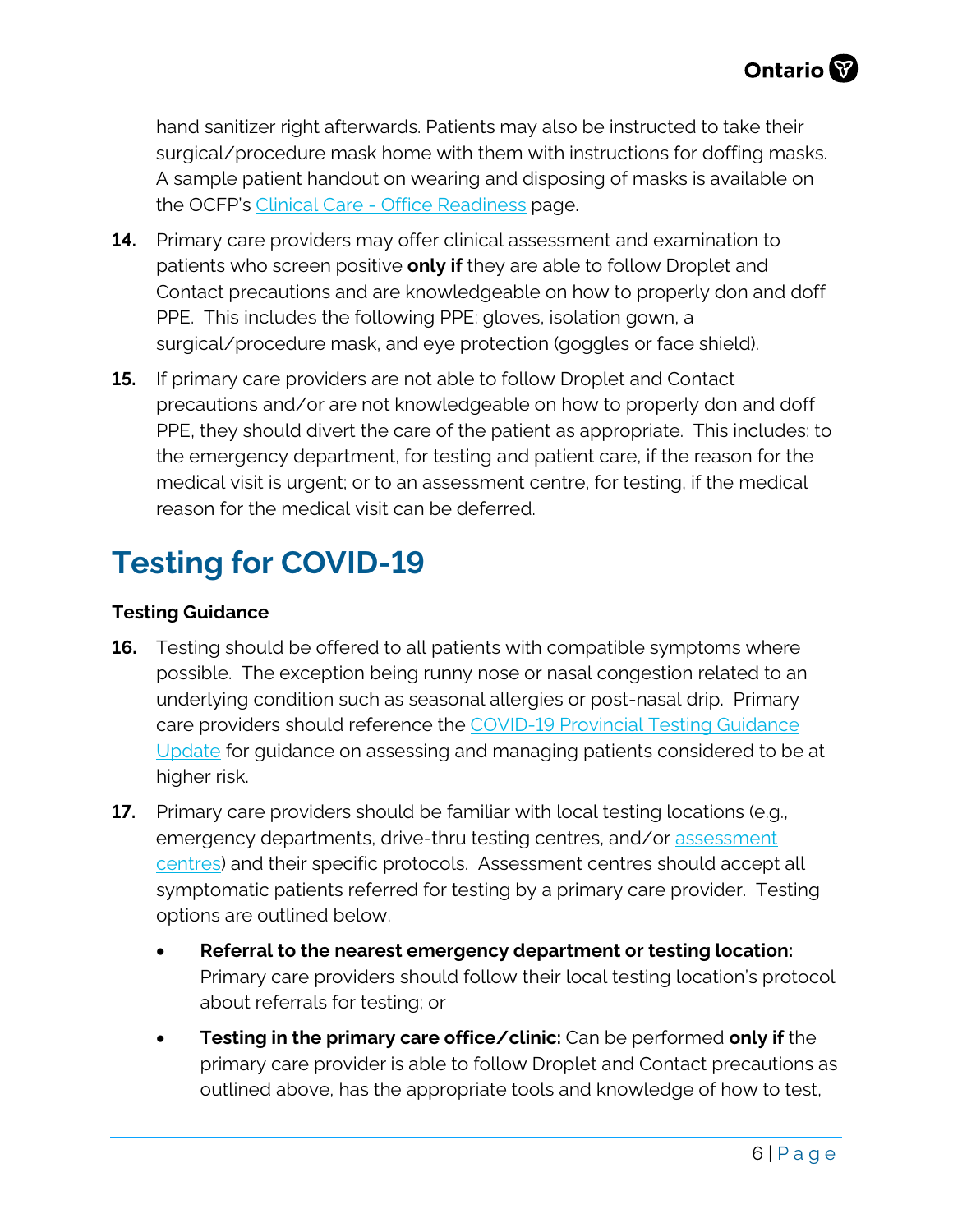and can ensure coordination of sample delivery to a laboratory providing COVID-19 testing.

**18.** If patients are referred to a hospital or a testing location, the primary care provider should make efforts to ensure that the patient has safe arrangements for travel to the hospital or testing location that maintains isolation of the patient (i.e., patient should wear a surgical/procedure mask and should not take public transit). Primary care providers should follow their local testing location's protocol about referrals for testing.

### **Clearing Cases**

**19.** For guidance regarding diagnosing and managing cases in primary care, including discontinuing isolation and returning to work, primary care providers should consult the [COVID-19 Quick Reference Public Health Guidance on](http://www.health.gov.on.ca/en/pro/programs/publichealth/coronavirus/docs/2019_testing_clearing_cases_guidance.pdf) [Testing and Clearance o](http://www.health.gov.on.ca/en/pro/programs/publichealth/coronavirus/docs/2019_testing_clearing_cases_guidance.pdf)n the [MOH COVID-19 website.](http://www.health.gov.on.ca/en/pro/programs/publichealth/coronavirus/2019_guidance.aspx) This document also outlines the recommended approaches for HCWs who are returning to work after symptom resolution and/or COVID-19 testing.

### **Specimen Collection, Handling, and Submission**

- Specimens should be sent to a **PHO Laboratory**, or another suitable laboratory with testing capacity.
- A suspect COVID-19 case should be tested by collecting a single upper respiratory tract specimen. Upper respiratory tract specimens include a nasopharyngeal (NP) swab, deep nasal swab, anterior nasal swab, or a viral throat swab. When appropriate swabs are available, NP swabs are the preferred specimen, followed by a deep nasal swab.
- NP swab collection is not considered an aerosol-generating procedure (AGMP) and therefore can be performed using Droplet and Contact precautions (i.e., gloves, isolation gown, surgical/procedure mask, and eye protection). This is important as many people will cough or sneeze when the NP swab is done. Links to resources on properly conducting NP swabs are available under 'In-Person Care' on OCFP's [Clinical Care - Office Readiness](https://www.ontariofamilyphysicians.ca/tools-resources/covid-19-resources/care-delivery-practice-management) page.
- Specimens must be placed in the specimen bag with the fully completed [COVID-19 virus test requisition](https://www.publichealthontario.ca/-/media/documents/lab/2019-ncov-test-requisition.pdf?la=en) placed in the attached pouch, so it is not exposed to the specimen. It is recommended that the swab is pre-labelled so that it can simply be dropped into the bag without further handling once the swab is obtained.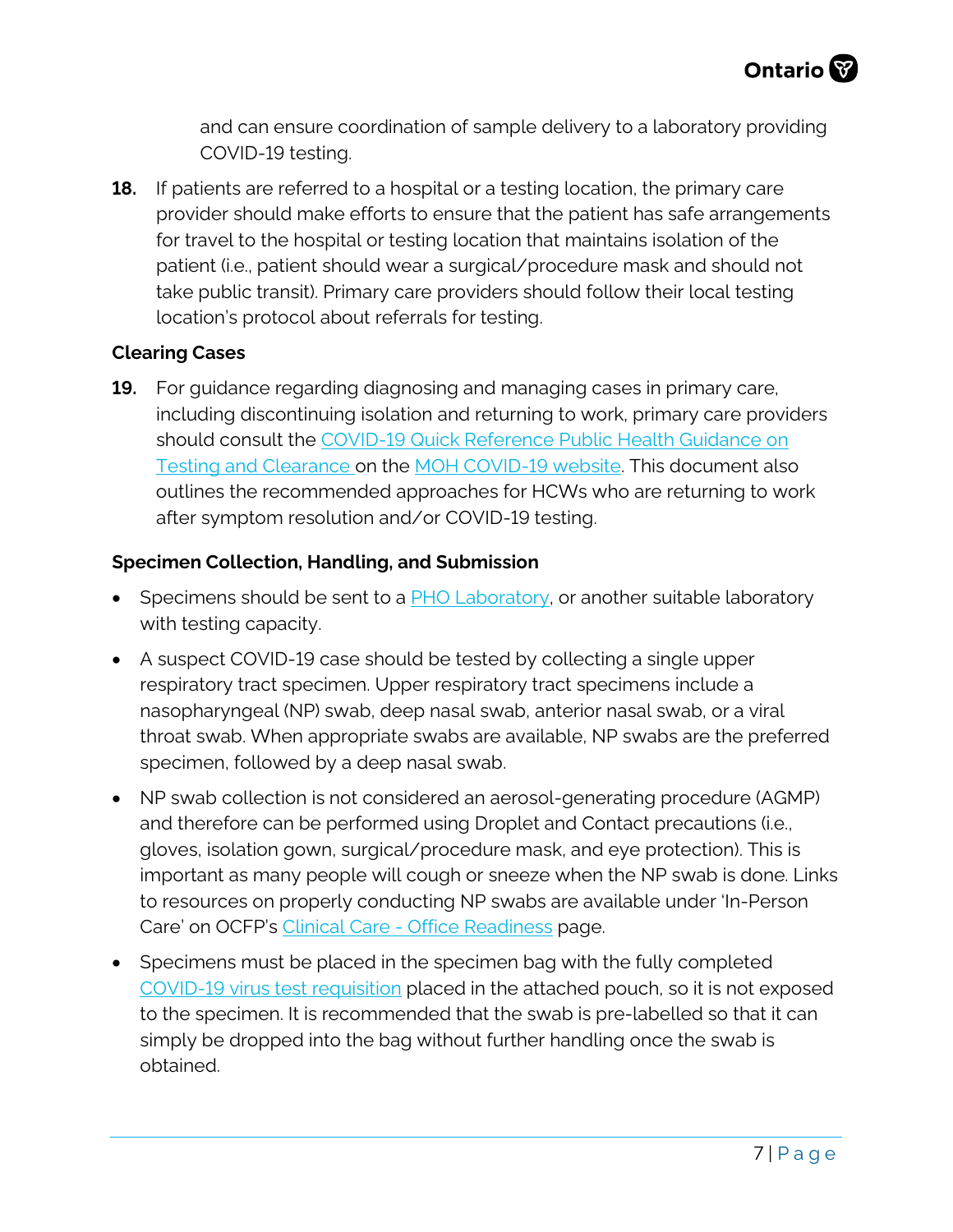# **Reporting of COVID-19 Cases**

- <span id="page-7-0"></span>**20.** COVID-19 is a designated disease of public health significance (O. Reg. 135/18) and thus reportable under the *[Health Protection and Promotion Act](https://www.ontario.ca/laws/statute/90h07)*.
- **21.** Regulated health professionals should contact their **[local public health unit](http://www.health.gov.on.ca/en/common/system/services/phu/locations.aspx)** to report any probable and confirmed cases of COVID-19

# **Occupational Health & Safety**

### **Personal Protective Equipment (PPE)**

|  | 22. Summary of required HCW precautions are displayed in the table below |  |
|--|--------------------------------------------------------------------------|--|
|  |                                                                          |  |

| Activity                                                                     | <b>HCW Precautions</b>                                                                                                                                                                                                                                                                                                        |  |
|------------------------------------------------------------------------------|-------------------------------------------------------------------------------------------------------------------------------------------------------------------------------------------------------------------------------------------------------------------------------------------------------------------------------|--|
| Before every patient interaction                                             | HCW must conduct a point-of-care risk<br>assessment to determine the level of<br>precautions required                                                                                                                                                                                                                         |  |
| All interactions with and within 2 metres<br>of patients who screen positive | Droplet and Contact precautions:<br>Surgical/procedure mask<br>Isolation gown<br>$\bullet$<br>Gloves<br>$\bullet$<br>Eye protection (goggles or face<br>$\bullet$<br>shield)<br>Perform hand hygiene before and<br>$\bullet$<br>after contact with the patient and<br>the patient environment and after<br>the removal of PPE |  |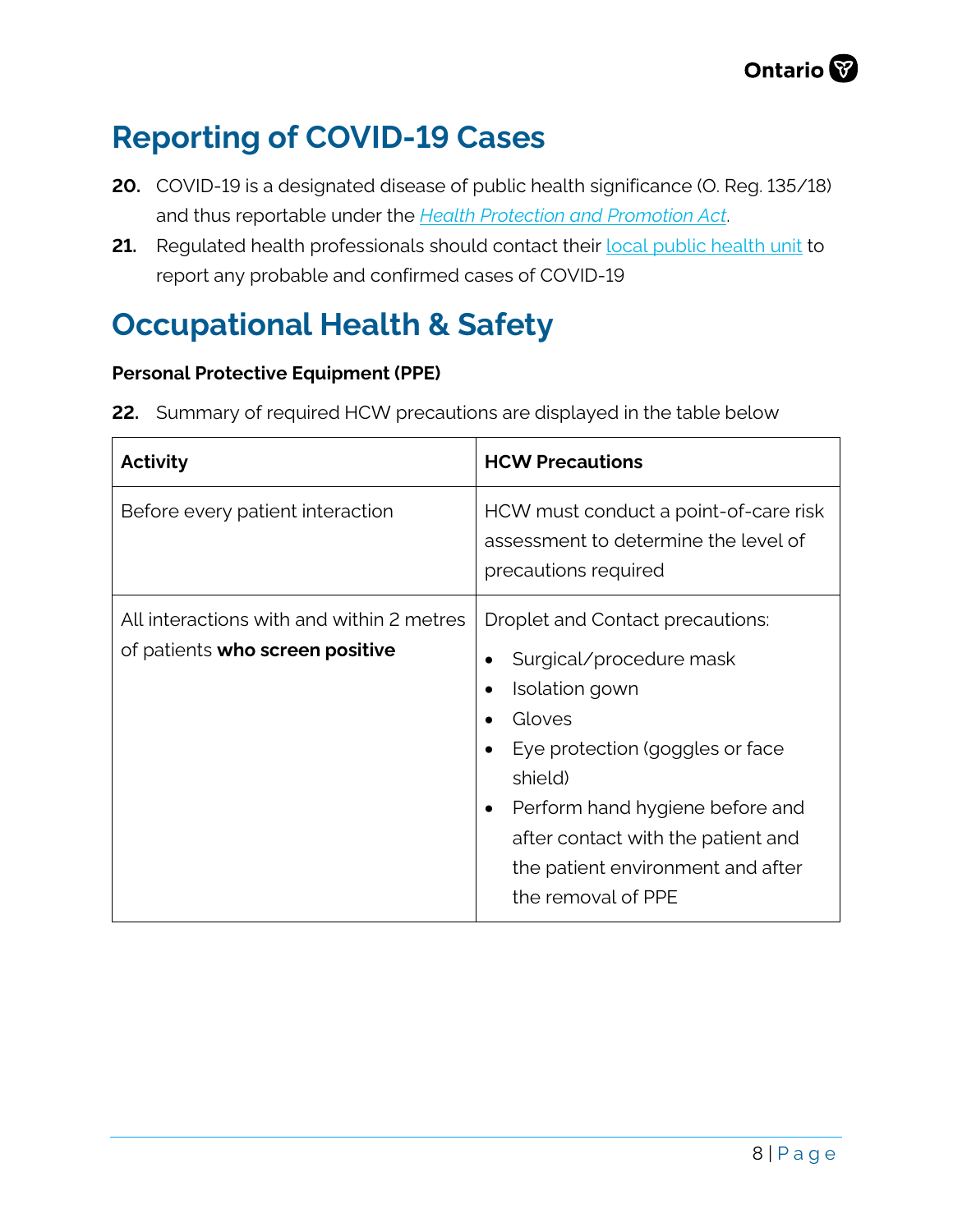| Activity                                                                     | <b>HCW Precautions</b>                                                                                                                                                                                                                                        |
|------------------------------------------------------------------------------|---------------------------------------------------------------------------------------------------------------------------------------------------------------------------------------------------------------------------------------------------------------|
| All interactions with and within 2 metres<br>of patients who screen negative | Surgical/procedure mask required<br>$\bullet$<br>Use of eye protection (goggles or a<br>face shield) should be considered<br>Perform hand hygiene before and<br>after contact with the patient and<br>the patient environment and after<br>the removal of PPE |

- **23.** HCW precautions should take into consideration both COVID-19 and other potential communicable diseases as part of the point-of-care risk assessment. For patients who screen negative and coming to the office/clinic for vaccine administration, gloves should be worn in addition to a surgical/procedure mask with consideration for eye protection, as above.
- **24.** Given community spread of COVID-19 within Ontario and evidence that transmission may occur from those who have few or no symptoms, masking (surgical/procedure mask) for the full duration of shifts for HCWs working in direct patient care areas is recommended. Masking is also recommended for HCWs working outside of direct patient care areas when interacting with other HCWs and physical distancing cannot be maintained. The rationale for fullshift masking is to reduce the risk of transmitting COVID-19 infection from HCW to patients or other office/clinic HCWs, at a time when no signs or symptoms of illness are recognized, but the virus can be transmitted. This is a form of source control.
- **25.** The use of eye protection (e.g., goggles or a face shield) for the duration of a shift should be strongly considered in order to protect HCWs when there is COVID-19 infection occurring in the community.
- **26.** Primary care providers should be knowledgeable on the proper sequence of donning and doffing PPE. A visual factsheet for **Putting [on and taking off PPE](https://www.publichealthontario.ca/-/media/documents/ncov/ipac/ppe-recommended-steps)** is available on [PHO's website](https://www.publichealthontario.ca/en/diseases-and-conditions/infectious-diseases/respiratory-diseases/novel-coronavirus/health-care-resources). Videos are also available on PHO's [website.](https://www.publichealthontario.ca/en/diseases-and-conditions/infectious-diseases/respiratory-diseases/novel-coronavirus/health-care-resources)

### **Infection Prevention and Control**

**27.** Primary care settings should have measures and procedures for worker safety including measures and procedures for infection prevention and control (IPAC).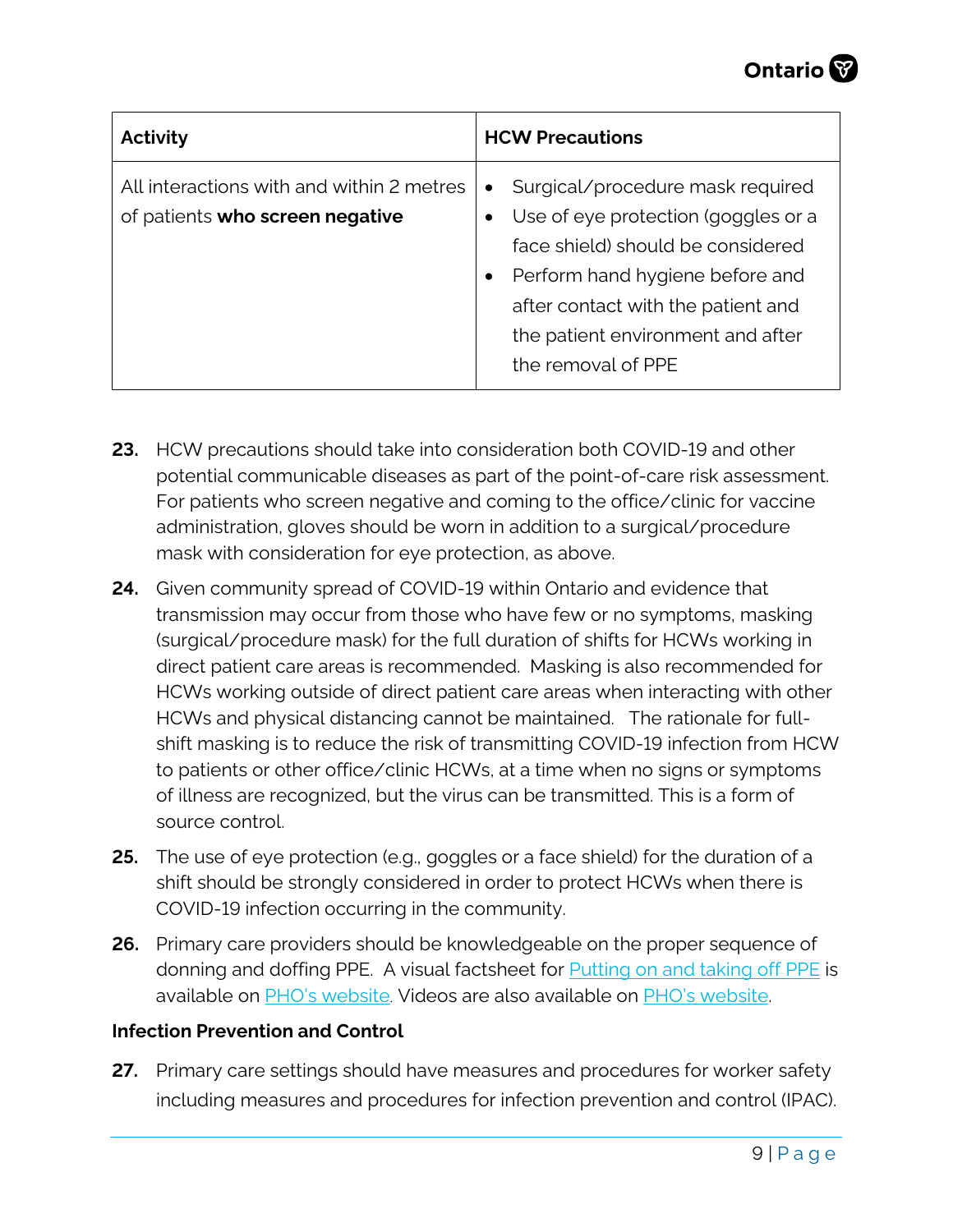- **28.** Online learning on IPAC is available on **PHO's website.**
- **29.** All staff in the office/clinic should [self-monitor](https://www.publichealthontario.ca/-/media/documents/ncov/factsheet-covid-19-self-monitor.pdf?la=en) for COVID-19 symptoms at home and not come to work if feeling ill. Primary care providers should ensure that all staff who work in their settings are aware of the [symptoms of COVID-19](http://www.health.gov.on.ca/en/pro/programs/publichealth/coronavirus/docs/2019_reference_doc_symptoms.pdf) and are instructed to remain at home, or return home from work, if symptoms develop. The [COVID-19 Quick Reference Public Health Guidance on Testing](http://www.health.gov.on.ca/en/pro/programs/publichealth/coronavirus/docs/2019_testing_clearing_cases_guidance.pdf) [and Clearance](http://www.health.gov.on.ca/en/pro/programs/publichealth/coronavirus/docs/2019_testing_clearing_cases_guidance.pdf) has specific guidance on how to ensure a safe return to work for HCWs.
- **30.** Primary care providers who are asymptomatic and have returned from travel outside of the province, in the last 14 days and/or have had unprotected exposure to a person with COVID-19 and have been identified critical to operations in their organization, should refer to the [How to Self-isolate while](https://www.publichealthontario.ca/-/media/documents/ncov/ipac/ipac-covid-19-work-self-isolation.pdf?la=en) Working [fact sheet](https://www.publichealthontario.ca/-/media/documents/ncov/ipac/ipac-covid-19-work-self-isolation.pdf?la=en) and the [Quick Reference Sheet Public Health Guidance on](http://www.health.gov.on.ca/en/pro/programs/publichealth/coronavirus/docs/2019_testing_clearing_cases_guidance.pdf) [Testing and Clearance](http://www.health.gov.on.ca/en/pro/programs/publichealth/coronavirus/docs/2019_testing_clearing_cases_guidance.pdf) available on the [MOH COVID-19 website.](http://www.health.gov.on.ca/en/pro/programs/publichealth/coronavirus/2019_guidance.aspx)
- **31.** After every patient visit, whether the patient is symptomatic or not, patientcontact surfaces (i.e., areas within 2 metres of the patient) should be disinfected as soon as possible. Treatment areas, including all horizontal surfaces, and any equipment used on the patient (e.g., exam table, thermometer, BP cuff) should be cleaned and disinfected before another patient is brought into the treatment area or used on another patient. Refer to PIDAC's [Best Practices for Environmental Cleaning for Prevention and Control](https://www.publichealthontario.ca/-/media/documents/b/2018/bp-environmental-cleaning.pdf?la=en) [in All Health Care Settings](https://www.publichealthontario.ca/-/media/documents/b/2018/bp-environmental-cleaning.pdf?la=en) for more information about environmental cleaning. Additional resources and overviews are available under 'Office Readiness' on OCFP's [Clinical Care - Office Readiness](https://www.ontariofamilyphysicians.ca/tools-resources/covid-19-resources/care-delivery-practice-management) page.
- **32.** Plexiglass barriers are to be included in routine cleaning (e.g. daily) using a cleaning product that will not affect the integrity or function of the barrier.
- **33.** Non-essential items are recommended to be removed from patient care areas to minimize the potential for these to be contaminated and become a potential vehicle for transmission (e.g., magazines and toys).
- COVID-19, primary care providers, if aware, are encouraged to call their **[local](http://www.health.gov.on.ca/en/common/system/services/phu/locations.aspx) 34.** If a patient or staff member was in the office/clinic and later tests positive for